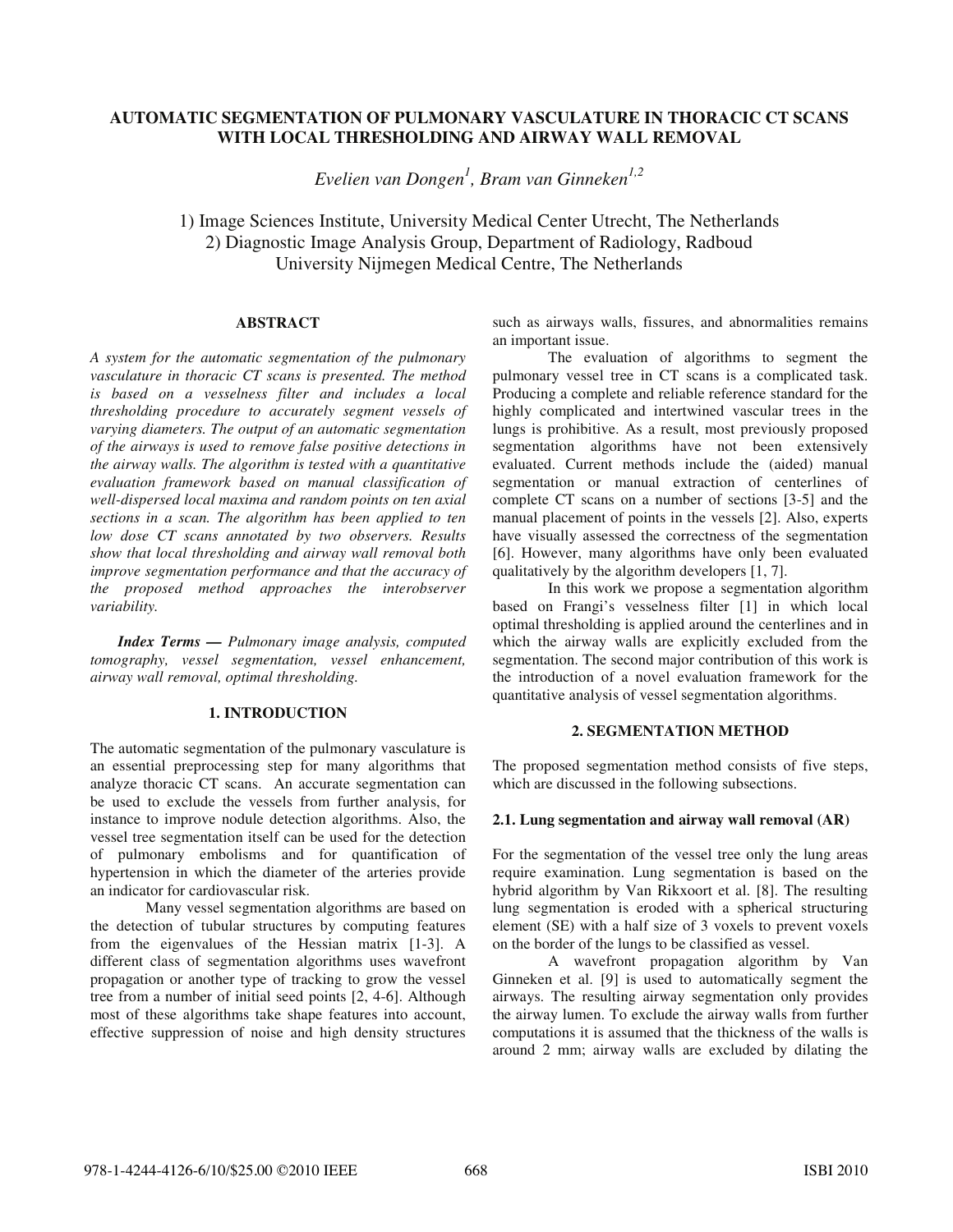airway segmentation with a spherical SE with a radius of 3 voxels.

## **2.2. Vessel enhancement**

Vessels are enhanced by computing the vesselness based on a slightly modified version of the multi-scale filter by Frangi et al. [1]. The eigenvalues of the Hessian matrix are determined at different scales  $\sigma$ . Lindeberg's  $\gamma$ -normalization [10] is applied to normalize the response over different scales in order to facilitate scale selection.  $\gamma$  is set to 1.0 to achieve scale invariance. The vesselness  $V_{max}$  is computed as a probability based on the following ratios between the eigenvalues, with  $|\lambda_1| \leq |\lambda_2| \leq |\lambda_3|$ :

$$
R_b = \frac{|\lambda_1|}{\sqrt{(|\lambda_2 \lambda_3|)}}
$$
,  $R_a = \frac{|\lambda_2|}{|\lambda_3|}$ ,  $S = \sqrt{{\lambda_2}^2 + {\lambda_3}^2}$ .

These terms are combined into the following probability formula:

$$
V_0(\sigma) = \begin{cases} 0 & \text{if } I(x, y, z) < -750 \text{ or } \lambda_2 > 0 \text{ or } \lambda_3 > 0 \\ \left(1 - \exp\left(-\frac{R_a^2}{2\alpha^2}\right)\right) \exp\left(-\frac{R_b^2}{2\beta^2}\right) \left(1 - \exp\left(-\frac{S^2}{2c^2}\right)\right), \end{cases}
$$

where  $\alpha$ ,  $\beta$  and  $c$  are parameters that control the sensitivity of the ratios, set at 0.5, 0.5, and 70, respectively. The vesselness is evaluated at 7 different scales varying from the voxel size in mm up to 4.5 mm, exponentially distributed. The vesselness,  $V_{max}(x)$ , is defined as the maximum response over all scales;  $\sigma_{max}(x)$  is the scale at which the vesselness response is maximal.  $\sigma_{max}$  provides an estimation of the width of the vessel. The direction of the vessel is determined by  $e_1(x)$ , the eigenvector corresponding to  $\lambda_1(x)$ .

 Vessel segmentation methods described in literature often use a similar vessel enhancing filter. To create a final segmentation, the output of the filter can be thresholded. Although these filters are good in detecting the vessels, they are often not accurate enough to provide a good segmentation. The next subsections describe a method that uses additional information to create a more accurate segmentation. To put that method into perspective, it is compared to a thresholded vesselness output image, which will be referred to as  $VT_t$ , with threshold *t*.

#### **2.3. Multi-scale thresholding**

Due to the partial volume effect, smaller pulmonary vessels have a lower density on CT, which results in a lower vesselness. A single threshold on the vesselness does therefore not provide a satisfactory segmentation. To correct for this, a multi-scale threshold is used with lower thresholds for voxels that correspond to small vessels and thus have a small  $\sigma_{max}$ .

$$
V(V_{max}, \sigma_{max}) = \begin{cases} 0, & V_{max} < T(\sigma_{max}) \\ 1, & V_{max} \ge T(\sigma_{max}) \end{cases}
$$

$$
T(\sigma_{max}) = \begin{cases} T_{min} \exp\left(\frac{i \ln (T_{max}/T_{min})}{n - 1}\right), & \sigma_{max} < w \\ T_{max}, & \sigma_{max} \ge W \end{cases}
$$

where *n* is the number of scales smaller than *w*, which is set to 2 times the voxel size in mm; *i* is the index of the scale, with  $i = 0,...,n$ .  $T_{min}$  was set to 0.07 and  $T_{max}$  to 0.17.

### **2.4. Centerline extraction**

The thinning algorithm by Palagyí et al. [11] is used to delete non-centerline voxels. This mask-based algorithm iteratively removes 'simple points', defined as those points whose removal does not change the topology of the object, until no further voxels can be removed.

#### **2.5. Local optimal thresholding (LT)**

Each centerline voxel is assigned a type based on the number of neighboring voxels *n*: segment (*n=2*), bifurcation  $(n>2)$ , endpoint  $(n=1)$ . If  $n=0$  the voxel is discarded. Endpoint voxels connected to a bifurcation voxel are also discarded, to remove small trailing centerlines. Segment voxels are grouped together if connected. This process results in groups of centerline voxels that each form a part of the vessel tree, with *k* voxels each.

 Next, a segmentation is created from the centerline voxels by applying local optimal thresholding [12]. For this, a local region of interest (roi) is defined around each group of centerline voxels as is shown in Figure 1. The shape of the roi is chosen such that it resembles the shape of the vessel tree part: cylindrical for groups of segment voxels and spherical for bifurcation and endpoint voxels. The radii  $r_{\text{cyl}}$ ,  $r_{\text{sphere}}$  of the shapes are determined by  $\sigma_{\text{max}}$  in mm:

$$
r_{cyl} = 1.5 \max_{0 \le i \le k} (\sigma_{\max}(x_i), 3), r_{sphere} = 1.5 \max_{0 \le i \le k} (\sigma_{\max}(x_i), 4),
$$

The direction of the cylindrical roi is determined by the direction of the vessel by taking the average over all  $e_1(x_i)$ , with  $i = 0, \ldots, k$ . Because these direction vectors might not be consistent throughout the whole group of segment voxels, the groups are first cut up into smaller pieces of connected voxels with an overlap between each piece as is illustrated in Figure 1. A cylindrical roi is then created for each small segment. For each roi, the optimal threshold is determined and then applied by region growing from the centerline while a minimal required vesselness of 0.05 is taken into account to prevent the algorithm from leaking into other high density structures.

 The method that uses local thresholding is indicated as LT. The final method we propose also excludes the airway walls and is indicated as LT + AR.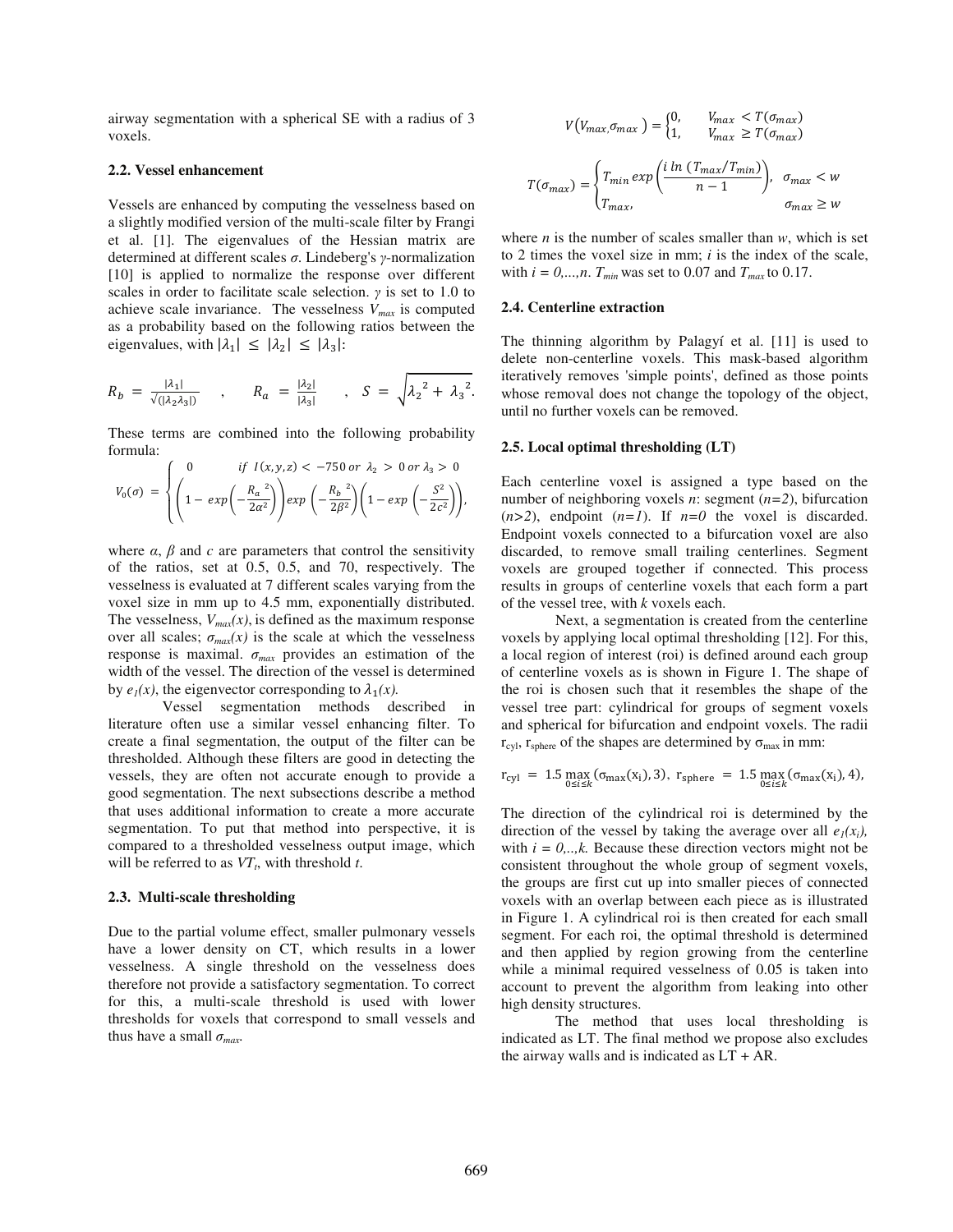

Figure 1: Schematic drawing of the construction of regions of interest around centerlines.

## **3. EVALUATION FRAMEWORK**

The evaluation framework required trained experts to label a set of points in axial sections of the lungs as vessel or nonvessel. The latter category was further subdivided into airway wall, fissure, abnormality or other. These points were generated by taking local maxima in 2D in the axial sections, after blurring with a Gaussian kernel with a scale of 1.0 mm to reduce spurious responses. Only maxima with a density above -750 HU were considered. Because most points selected in this way are vessels, 30% random points were added per section. To prevent clusters of points, a minimum distance of 10 voxels between each pair of points was required. In order to limit the number of points that experts should label, only 10 sections, equally distributed over the scan in the z-direction, were used. The evaluation framework limits the time required for evaluation, because points are generated automatically. This also results in the unbiased evaluation of small as well as large vessels.

#### **4. RESULTS**

Experiments have been performed with 10 low dose  $(CTDI<sub>vol</sub> \approx 1$  mSv) scans from 16-slice scanners or higher with sub-millimeter near isotropic resolution from a lung cancer screening program from asymptomatic subjects, scanned at full inspiration. In these scans, a total of 7376 points were classified by two observers. The classifications of the first observer were used as the reference standard.

 For each of these scans, segmentations were created with 4 methods. These methods were compared to the second observer. Table 1 provides confusion matrices of the results for all segmentation methods and the second observer, as well as sensitivity and specificity.

To check the performance of the algorithm for vessels of different widths, the points were also sorted by intensity and divided into categories, with the assumption that points with a lower intensity belong to smaller vessels. This showed that for the proposed method almost  $61\%$  of the false negatives resulted from points with an intensity between -800 and - 700 HU. An additional 35% of the false negatives belonged to points with an intensity between -700 and -600 HU. This resulted in a low sensitivity for points between -1000 up to - 600 HU of only 0.52.



Figure 2: Volume rendering of segmented vasculature using the proposed LT + AR algorithm for one of the test scans.

 The effect of the explicit airway wall removal was evaluated by a further analysis of the false positives. The false positives were divided into the different non-vessel categories, with an exception for abnormalities. Table 2 shows the percentage of false positives as part of all points within that specific category. After airway wall removal, the percentage of false positives in the airway wall category as part of the total number of points, indicated in the reference standard as belonging to the airway wall, approached the interobserver variability. This percentage is clearly lower than that of  $VT_{0.07}$  and LT.

|             |              | $\rm{vr}_{0.07}$ |      | $\rm{VT}_{0.15}$ |      | LT           |      | $LT + AR$ |      | 2nd observer |      |
|-------------|--------------|------------------|------|------------------|------|--------------|------|-----------|------|--------------|------|
|             |              |                  | N    |                  |      | $\mathbf{v}$ | N    |           | N    |              |      |
| ref         | $\mathbf{v}$ | 3291             | 534  | 2088             | 2737 | 3426         | 1399 | 3419      | 1406 | 4142         | 683  |
|             | N            | 171              | 2380 | 50               | 2501 | 184          | 2367 | 145       | 2406 | 133          | 2418 |
| sensitivity |              | 0.68             |      | 0.43             |      | 0.71         |      | 0.71      |      | 0.86         |      |
| specificity |              | 0.93             |      | 0.98             |      | 0.93         |      | 0.94      |      | 0.95         |      |

Table 1: Total performance over all scans for 4 different segmentation methods and the second human observer with observer 1 as reference standard. Y indicates a vessel classification; N corresponds to a non-vessel classification.